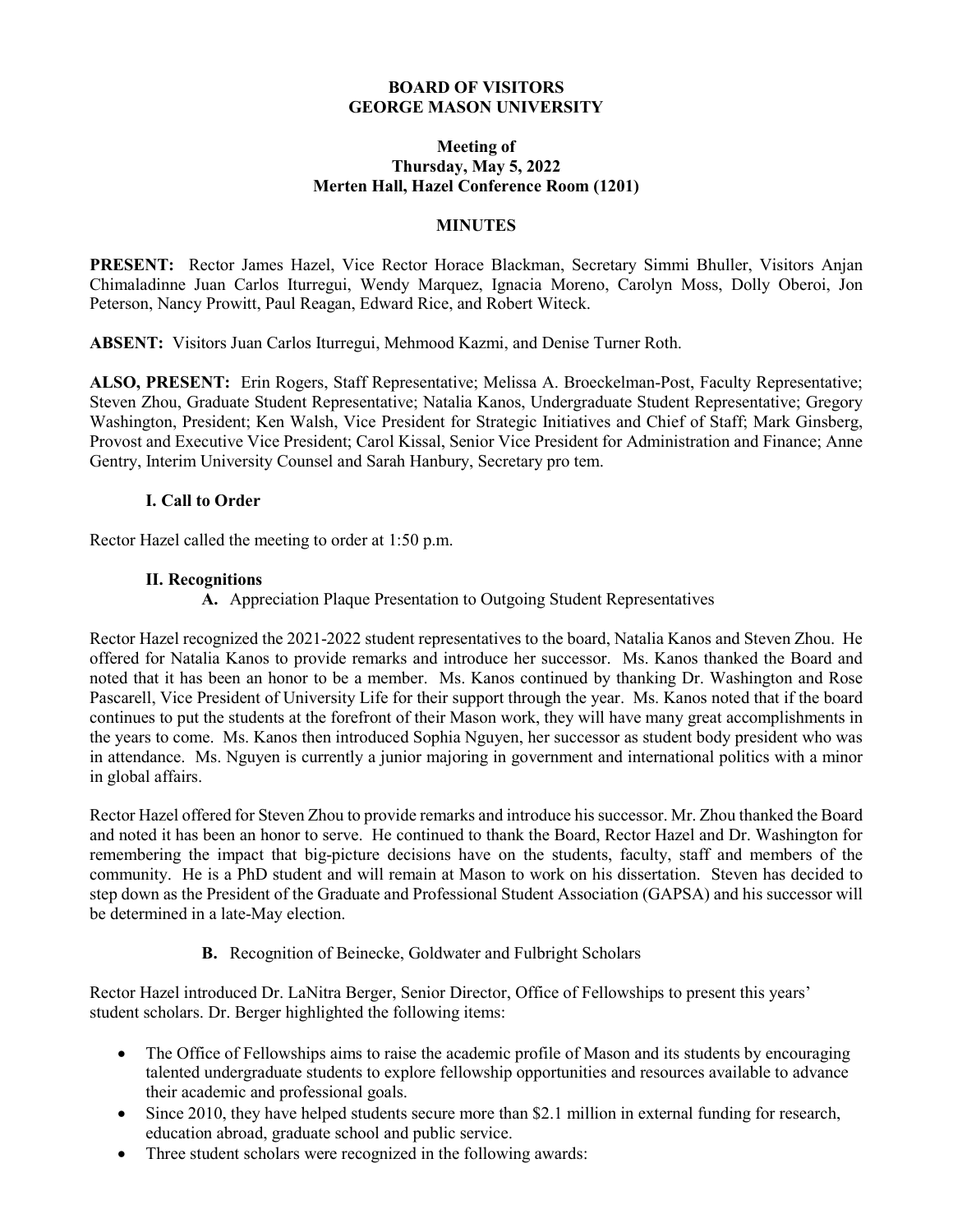- o Fulbright US Student Program:
	- Magaly Cabrera-Ortiz is the receipient of this year's award. She will teach English abroad as a Teaching Assistant in the Czech Republic. Ms. Cabrera-Ortiz was in attendance and recognized with applause.
- o Goldwater Scholarship:
	- Medhini Sosale is the recipient for this year's award for Genetics/Conservation Biology. This scholarship will help her attend graduate school. Ms. Sosale was in attendance and recognized with applause.
- o Beinecke Scholarship:
	- Jasmine Okidi is the first Mason student to receive this scholarship, which supports graduate education in the Arts, Humanities and Social Sciences and will help Jasmine attend graduate school. Ms. Okidi was in attendance and recognized with applause.
	- **C.** Recognition of Early Identification (EIP) Graduating Students

Rector Hazel reported that the names of the graduates and the history of EIP were provided in the board materials for this meeting. Rector Hazel introduced Mr. Khaseem Davis, Director of EIP who highlighted the following items:

- EIP serves as the college preparatory program of Mason.
- Since the program's establishment in 1987, there have been over 2,000 EIP alumni.
- Mr. Davis recognized the following 2022 EIP graduates who were in attendance:
	- o Tijani Musa received his bachelor's degree from Mason and will graduate this year with his Masters in Public Health. Mr. Musa's wife is an EIP alum who also received her bachelors and masters from Mason.
	- o Brandon Juarez-Lopez is in the process of receiving his master's degree in special education. His parents were in attendance. Mr. Lopez's Mother worked for Mason and would bring him to work and would say, "One day you will go to this university."
	- o Mr. Davis then introduced Samantha Dawkins as this year's student speaker:
		- Ms. Dawkins noted that she is grateful to be representing the EIP graduating class of 2022.
		- In December, she will be the first person and woman in her family to graduate from college. She will receive her bachelors in environmental and sustainability studies with a minor in non-profit studies.
		- EIP provided her with the following resources: assistance navigating the college application and financial aid processes, SAT prep and mentoring through high school, a partial tuition scholarship and her current position of Office and Data Support Specialist within the EIP Office.
		- She has been awarded a Mason funded grant to research the solutions for local food insecurities with her professional mentor.

The Board and members of the gallery recognized the graduates with a standing ovation.

**D.** Jack Wood Awards Presentation

Rector Hazel reported that stories for each Jack Wood Award recipient in their respective categories were provided in the board materials. He noted that he knew Jack Wood. He continued that Jack Wood helped establish Mason and that he was a good man and friend. Rector Hazel then introduced Traci Kendall, Executive Director, Community and Local Government Relations to present this year's Jack Wood Awards. Ms. Kendall asked that Rector Hazel and Dr. Washington congratulate each awardee. Ms. Kendall provided the history of the Jack Wood Award along with information regarding the design of the award itself. Ms. Kendall provided congratulatory remarks for the following recipients of the four awarded categories: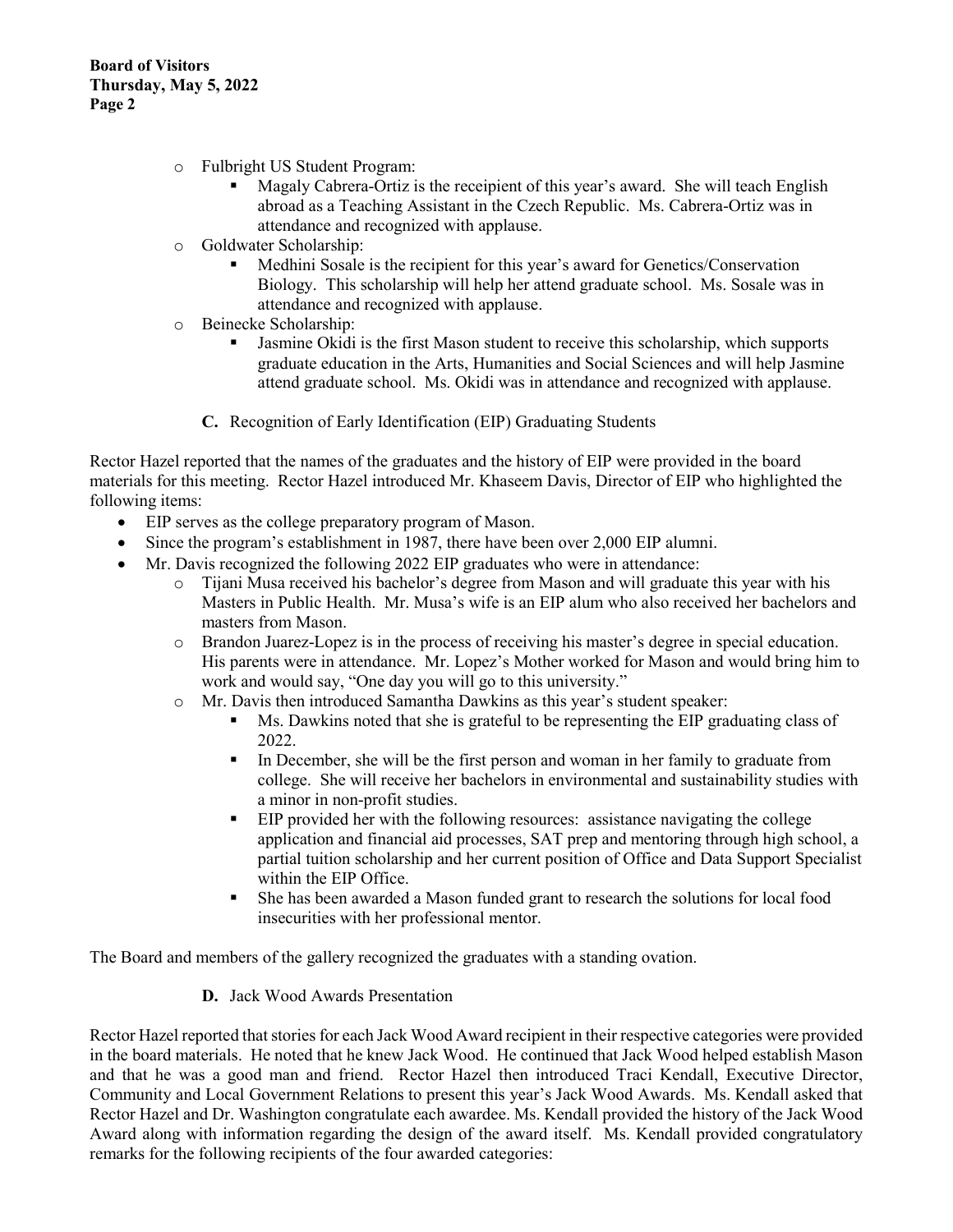- Faculty/Staff Category:
	- o Dr. Esperanza Román-Mendoza, Associate Chair for Spanish, Modern and Classical Languages is this year's recipient and was in attendance to accept her award.
- Business/Nonprofit Category:
	- o Micron Technology, Inc. is this year's recipient. Zuzana Steen, Micron's Academic and Community Relations Director and Ron Martin, Micron's Strategic Talent and Retention Manager accepted the award on behalf of their company.
- Partnership Initiative Category:
	- o Patriot Perks is this year's recipient. A representative from each partner organization was in attendance to accept the award. From George Mason University, David Atkins, Executive Director of Business Partnership and Licensing; from the Central Fairfax Chamber of Commerce, Jennifer Rose, Executive Director; from Old Town Fairfax Business Association, Shannon Duffy, Executive Director and Josh Alexander, Board of Directors Chair; and from the City of Fairfax Economic Development Office, Danette Nguyen, Assistant Director/Programs Manager.
	- o Ms. Kendall asked for the other representatives from Mason offices to join the other recipients for a photograph. Ryan Braaten, Associate Director of Development for the College of Visual and Performing Arts; Jennifer Robinson, Associate Vice President for Alumni Relations and Dawn Hicks, Director of Community Relations in Intercollegiate Athletics were in attendance.
- Specialty Award for Legacy
	- o John Tilghman "Til" Hazel Jr., was this year's recipient. Rector Hazel accepted the award on behalf of his father.

On behalf of the board, Rector Hazel congratulated and extended appreciation to all of the award recipients for their leadership in fostering mutually beneficial relations between Mason and the community.

### **III. Approval of the Minutes**

- **A.** Full Board Meeting on February 24, 2022 **(ACTION ITEM)**
- **B.** Full Board Meeting on April 5, 2022 **(ACTION ITEM)**
- **C.** Continuing Education Session April 5, 2022 **(ACTION ITEM)**

Rector Hazel informed the Board that the Executive Committee held a special session on March 24, 2022 to consider time-sensitive items in recess of the full board. At the March 24 meeting, the Executive Committee approved a resolution to enter in a comprehensive agreement, ground lease and a Mason space lease with Mason Innovation Partners, LLC. The minutes for that session were included in the meeting materials and will be approved at the next Executive Committee Meeting. The details and background information for these items can be found in the March 24 meeting materials and in the draft minutes for that session.

Rector Hazel called for any corrections to the minutes for the full board meeting on February 24, 2022, the full board meeting on April 5, 2022 and the continuing education session on April 5, 2022 that were provided in the board meeting materials. Hearing no corrections, the **MINUTES STOOD APPROVED AS WRITTEN**.

### **IV. Rector's Report**

Rector Hazel provided the following information in his report:

- He noted that he is attending Mason's  $50<sup>th</sup>$  Anniversary events and debuted the following video highlighting those events: [https://vimeo.com/705795007/f984a1f004.](https://nam11.safelinks.protection.outlook.com/?url=https%3A%2F%2Fvimeo.com%2F705795007%2Ff984a1f004&data=05%7C01%7Cshanbury%40gmu.edu%7Cb195d5d782de4a7e900208da2d414a19%7C9e857255df574c47a0c00546460380cb%7C0%7C0%7C637872055674464929%7CUnknown%7CTWFpbGZsb3d8eyJWIjoiMC4wLjAwMDAiLCJQIjoiV2luMzIiLCJBTiI6Ik1haWwiLCJXVCI6Mn0%3D%7C3000%7C%7C%7C&sdata=5dbCsgyAdysFsKPelTOS2vlUrniJMBVC41HSQKtFIwY%3D&reserved=0)
- The Rector provided brief clarification that Mason Square references the grounds of the Arlington campus and will be the appropriate identifier as building and growth continues in that area.
- A reminder was provided that the FY2023 Operating Budget, which includes a tuition increase, will be voted on during this meeting. He continued to note that the state budget is still pending and once finalized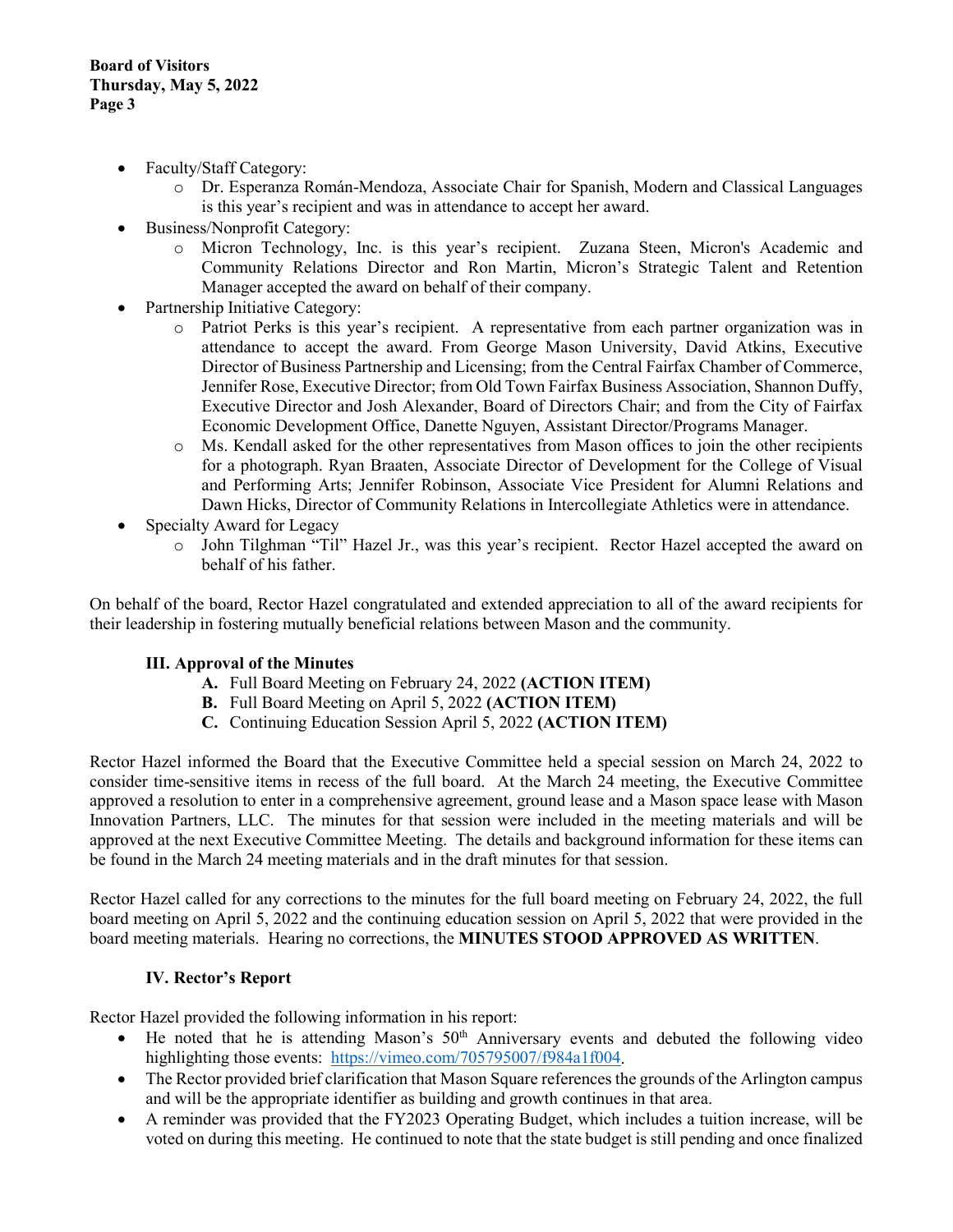and if necessary, the full board will hold a special session in June to vote on an amended FY2023 University Operating Budget.

- Provided a reminder to attend Commencement on Friday, May 20, 2022.
- He thanked Carol Kissal, Senior Vice President of Administration & Finance for her leadership while at Mason. Ms. Kissal will exit her SVP position in June.
- He recognized and thanked, Visitors Paul Reagan, Ignacia Moreno, Edward Rice and Denise Roth for their service to the Board as their terms expire this year.
- Rector Hazel noted on behalf of Visitor Roth that she has been unable to attend recent meetings due to health challenges within her family.
	- **A.** Public Comment Update / Board of Visitors Student Representatives' Comments

At the BOV Meeting and Public Comment Session on April 5, 2022 there was a consensus from the Board that the written public comment form remain open until April 22, 2022. During that time twenty-one written comments were received. All written comment submissions were provided to the board in the meeting materials. Rector Hazel noted that Steven Zhou, President of Mason's Graduate and Professional Student Association (GAPSA) and Natalia Kanos, Mason Student Body President were provided an opportunity to provide the feedback they heard regarding the proposed tuition increase during the Finance and Land Use Committee meeting earlier in the day.

# **B.** Board of Visitors Meeting Schedule for 2022-2023 **(ACTION ITEM)**

Rector Hazel **MOVED** that the board approve the Board of Visitors Meetings Schedule for 2022-2023 that was provided in the board meeting materials. The motion was **SECONDED** by Vice Rector Blackman. Rector Hazel opened the floor for discussion; there was none.

# **MOTION CARRIED UNANIMOUSLY BY VOICE VOTE**.

# **V. President's Report**

Dr. Washington provided the following highlights:

- Student Highlights:
	- o He was astonished by the Early Identification Program (EIP) recognition segment, which sums up how special Mason is, as well as EIP and how early the program provides student assistance beginning in the eighth grade to set them on a path of success.
	- o Mason's Forensics Team finished second at the American Forensic Association National Speech Tournament.
- Administration Highlights:
	- o Congress approved six requests from Mason totaling over \$7 million through Congressionally Directed Support. No other four-year institution in Virginia did as well which is due to the Mason staff.
	- o Launched the Mason Virginia Promise this year, which is a pathway toward a degree or help starting a business for every Virginian who wants one. Expanding the ADVANCE Program and the Early Identification Program (EIP). Once graduates of both groups matriculate into Mason a mechanism will be provided to meet 100% of their financial need.
	- o He noted that Carols Kissal, Senior Vice President for Administration and Finance, would be missed but looked forward to partnering with her when she joins Accenture's Industry Luminaries program.
- Faculty Highlights:
	- o The Southern Association of Colleges and Schools Commission on Colleges (SACSCOC) reaccredited Mason with no recommendations and no findings which is a major accomplishment.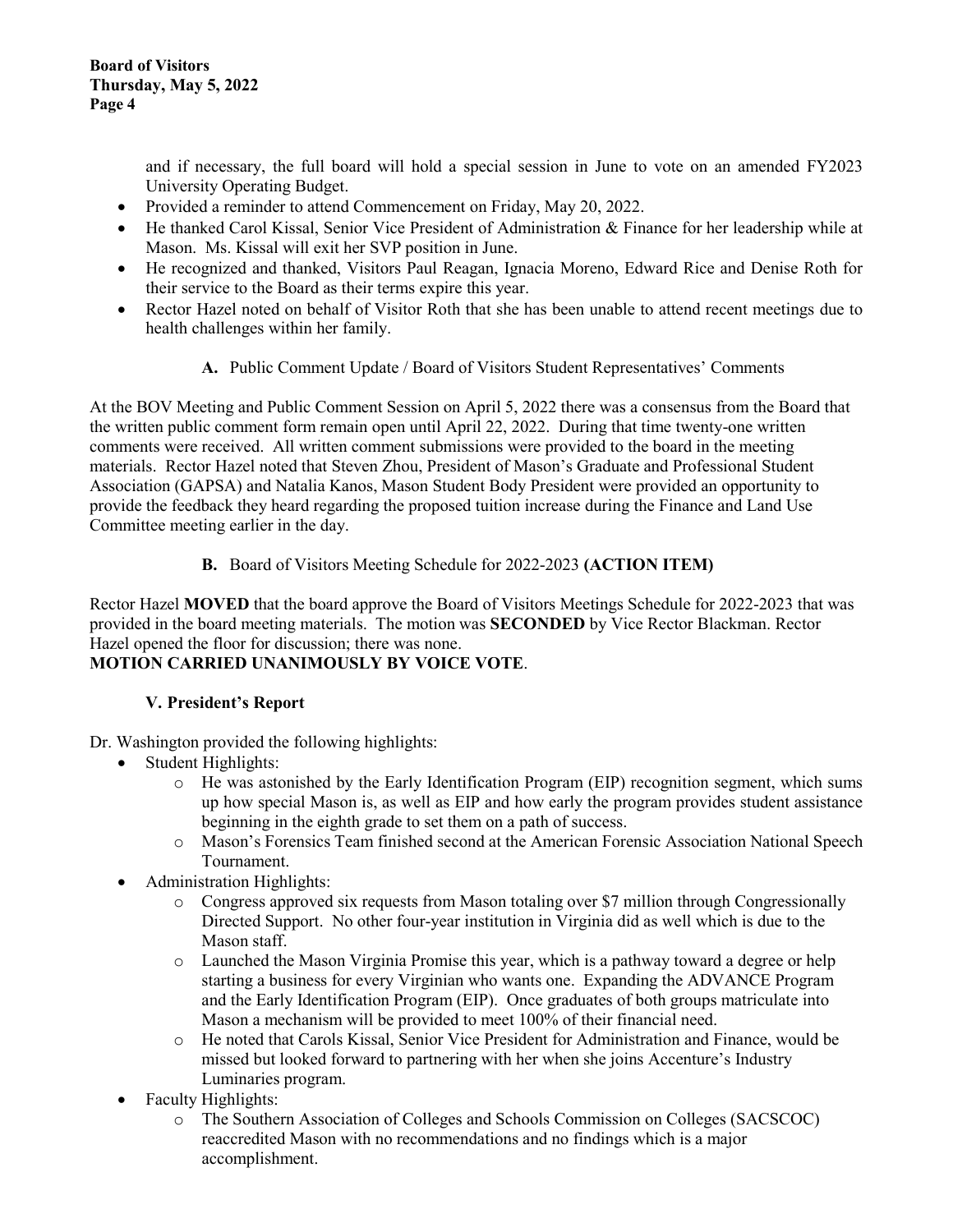- o Faculty in the Carter School negotiated a peace agreement between warring factions in the Congo.
- Rankings/Accolades Highlights:
	- o Mason has eight graduate programs listed among the top 25 nationally.<br>  $\circ$  Mason's Law School is ranked top 30 nationally and ranked 11 amongs
	- Mason's Law School is ranked top 30 nationally and ranked 11 amongst public institutions nationally.
	- o The Mason Enterprise generated a \$1.6 million impact on Virginia last year. It provided more than 42,000 hours of one-on-one counseling for more than 10,000 business throughout the state and it launched 417 new businesses.
- Challenges:
	- o To develop different structures for those who question the value of an advanced degree.
	- o Higher education lost a little over one million students who decided not return to school due to the pandemic.
	- o Currently there is a mental health crisis nationally and among Mason students.
	- o There will be significant drops in eligible high school graduates.
- Branding:
	- $\circ$  Mason recently went through a branding process with Sunshine & Bourbon. A couple of simple tag lines were developed that personifies Mason. The first launch of this champagne was the following video that was played during the meeting: [https://youtu.be/24zkOmV5mp0.](https://youtu.be/24zkOmV5mp0)

## **VI. Committee Reports**

## **A. Audit, Risk, and Compliance Committee**

Visitor Rice briefed the board on the topics presented and discussed during the Audit, Risk, and Compliance Committee meeting, which included:

- The committee received an update on recent trends in employee vacancies and hiring.
- The committee received an update on the status of regulatory compliance processes at Mason.
- The committee reviewed the status reports covering audit, compliance and management's program to strengthen the IT control infrastructure. An offer has been extended to fill one IT audit position at Mason.

There were no action items from the committee to bring before the full board.

### **B. Academic Program, Diversity and University Community Committee**

Secretary Bhuller briefed the board on the topics presented and discussed during the Academic Program, Diversity and University Community Committee meeting, which included:

- Provost Mark Ginsberg addressed past, present and future semesters at Mason, starting with a recap of the Spring 2022 semester, a preview of the Spring 2022 commencement, an overview of summer enrollment numbers, and modalities for fall 2022. He then provided an overview of the recent and successful visit from the Southern Association of Colleges and Schools Commission on Colleges (SACSCOC).
- Dr. Melissa Broeckelman-Post, Chair of Mason's Faculty Senate, presented a report on the Faculty Senate which included: The Task Force on Reimagining faculty roles and rewards; updated academic policies; approved new course evaluation form; Mason Core Enchantments; and the proposed Faculty Handbook revisions.
- Dr. Germain Louis, Dean of the College of Health and Human Services, provided an updated and report on finalizing the prospective College of Public Health including the planned timeline and the national and regional impact.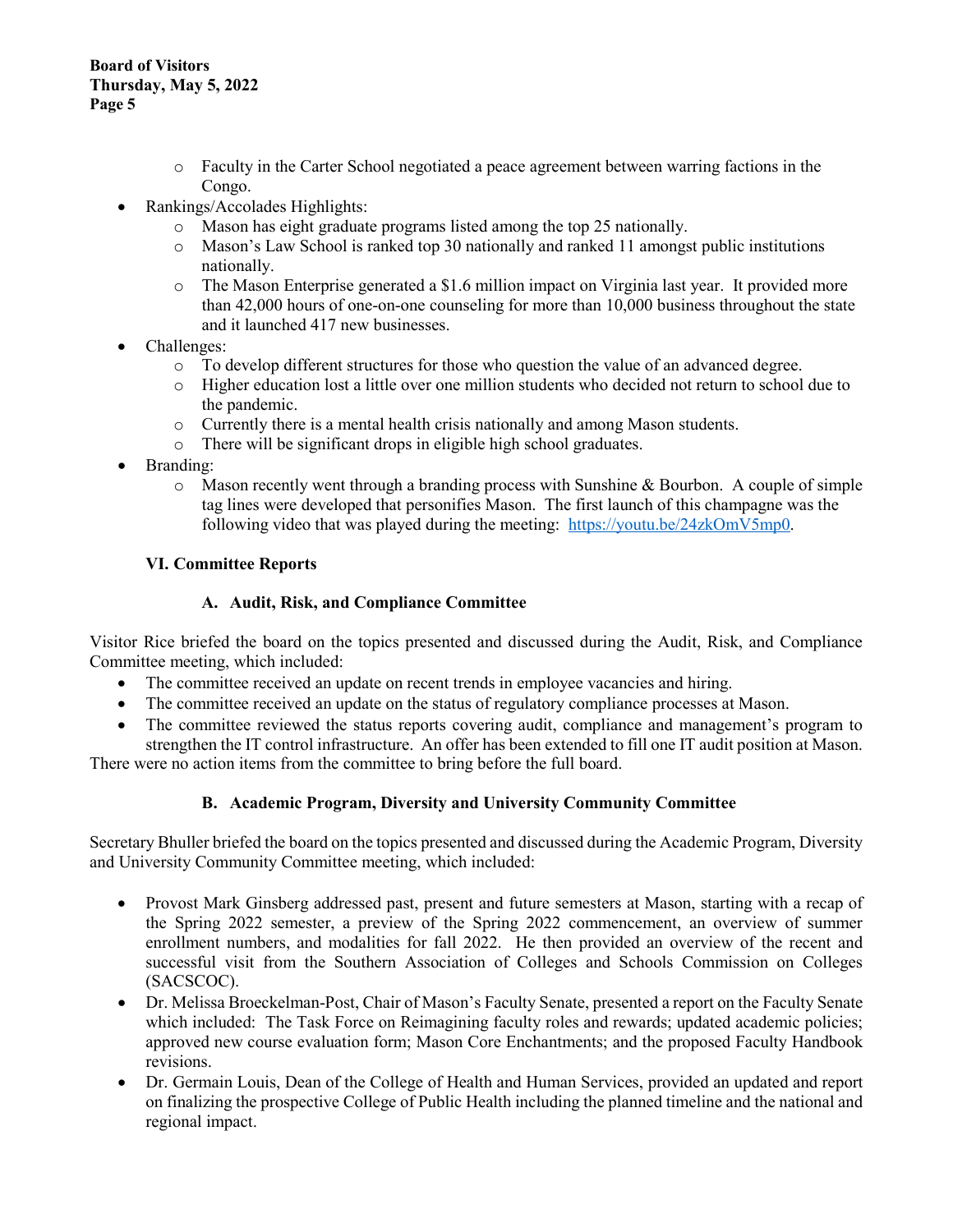**Board of Visitors Thursday, May 5, 2022 Page 6**

Secretary Bhuller noted seven (7) action items to bring from the committee to the full board. She **MOVED** to approve the following items en bloc, as they are outlined in the meeting materials:

- 1.New Business
	- a. Proposed Revisions to the Faculty Handbook **(ACTION ITEM)**
	- b. Prospective College of Public Health Update and Report **(ACTION ITEM) (ATTACHMENT 1)**
	- c. Program Actions
		- i. New Program
			- 1.PhD Geology/Earth Sciences **(ACTION ITEM)**
			- 2.PhD Social Work **(ACTION ITEM)**
	- d. Faculty Actions
		- i. Promotion and/or Tenure **(ACTION ITEM)**
		- ii. Conferral of Emeritus/Emerita Status **(ACTION ITEM)**
		- iii. Special Rank Change **(ACTION ITEM)**

The motion was **SECONDED** by Visitor Moss. Rector Hazel opened the floor for discussion; there was none. **MOTION CARRIED UNANIMOUSLY BY VOICE VOTE**.

Rector Hazel congratulated Dr. Broekelman-Post for being reelected as Faculty Senate Chair and therefore returning as the Board's Faculty Representative. Rector Hazel also noted that the Staff Senate Chair serves for two years so Erin Iacangelo Rogers would be returning as the Staff Liaison to the Board.

### **C. Finance and Land Use Committee**

Visitor Reagan briefed the board on the topics presented and discussed during the Finance and Land Use Committee meeting, which included:

- He began his report by thanking Carol Kissal, Senior Vice President for Administration and Finance for her work while at Mason on behalf of the committee and Chair Roth.
- The Committee voted to approve the proposed FY23 budget ranges, including tuition, room and board rates, and fee rates.
	- o This includes a proposed 3% increase for undergraduate and graduate tuition with no increase in the mandatory student fee.
	- o The annual housing increase is \$190 with a \$300 dining increase.
	- o The General Assembly has not yet finalized the FY23 State budget, two FY23 budget scenarios are being recommended: scenario one incorporates the House budget recommendations and scenario two incorporates the Senate budget recommendations. It is anticipated that once the FY23 State budget is passed, it will provide funding allocations to Mason to support one of these two scenarios. Once the General Assembly passes the FY23 State budget, an amended FY23 Operating Budget will be presented for approval, if necessary.
- The Fuse building at Mason Square will require bridge financing based on the projected cashflow forecast. The Committee voted to delegate responsibility to the Senior Vice President to approve, execute, deliver and issue a bridge financing structure for the project. The administration will update the Board once this financing structure has been executed.
- The committee voted to approve the annual submission of Mason's Six-Year Capital Plan that includes:
	- o The new Business School building.
	- $\circ$  The proposed addition to EagleBank Arena.<br> $\circ$  The University is requesting a capital projector
	- The University is requesting a capital project to aggregate the critical deferred maintenance to be used for replacement and repair projects for all E&G buildings.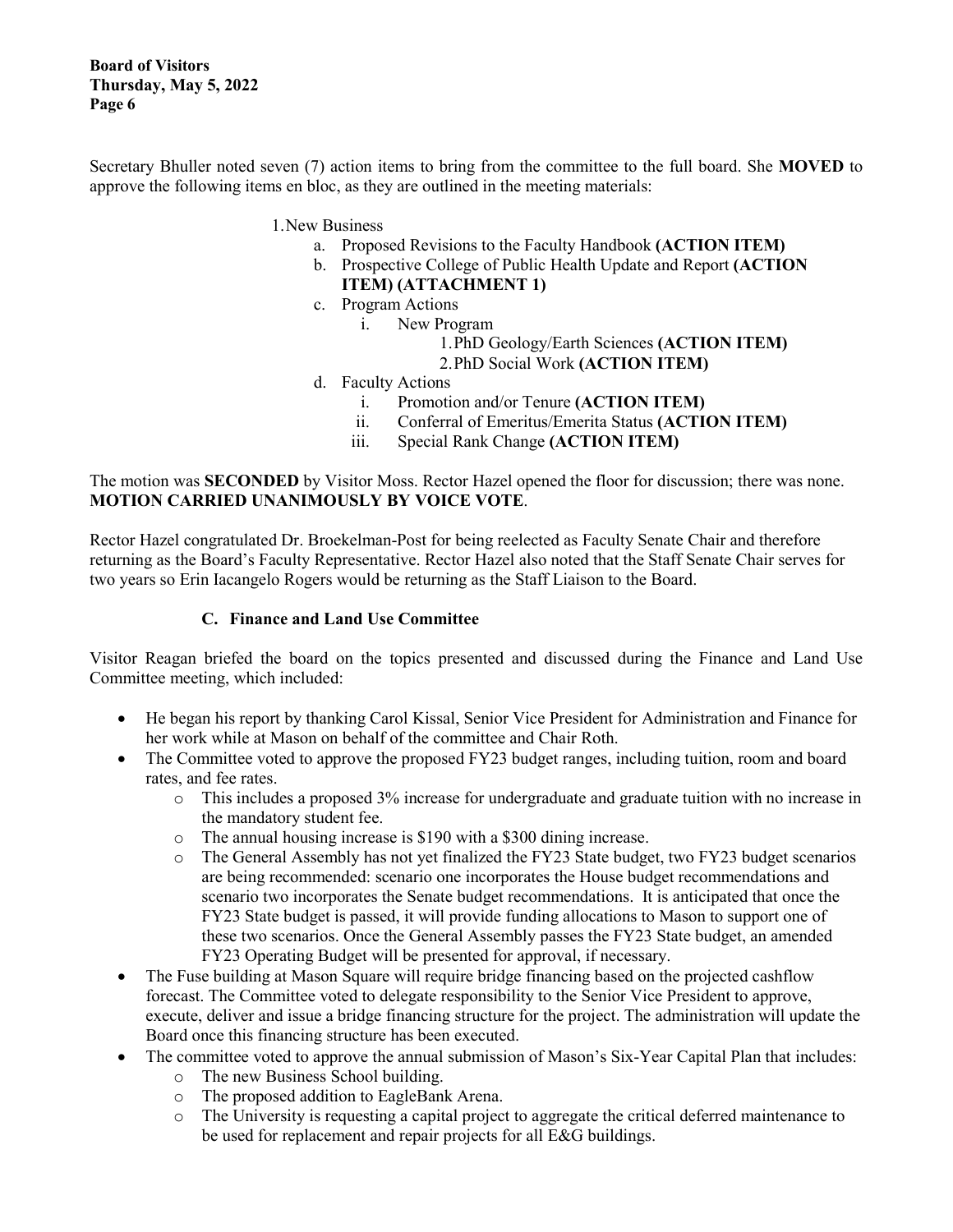**Board of Visitors Thursday, May 5, 2022 Page 7**

Visitor Reagan noted three (3) action items to bring from the committee to the full board. He **MOVED** to approve the following items en bloc, as they are outlined in the meeting materials:

- 1.Financial Matters
	- a. FY 2023 University Operating Budget, Tuition and Fees **(ACTION ITEM)**
	- b. Bridge Financing for Fuse at Mason Square **(ACTION ITEM) (ATTACHEMENT 2)**
- 2.Capital Matters
	- a. Six-Year Capital Plan **(ACTION ITEM)**

The motion was **SECONDED** by Visitor Moreno. Rector Hazel opened the floor for discussion; there was none. **MOTION CARRIED UNANIMOUSLY BY VOICE VOTE**.

## **D. Development Committee**

Visitor Chimaladinne briefed the board on items discussed during the Development Committee meeting, including:

- Campaign Preparation:
	- o Campaign Counsel, Marts and Lundy is concluding the first phase of projects, including data collection and internal assessment interviews.
	- o The George Mason University Foundation is working towards building capacity in preparation for the upcoming campaign. They are investing resources in personnel, technology, and the Board of Trustees to ensure preparation to partner with University Advancement in its execution of a successful \$1 billion campaign.
- Fundraising:
	- o As of March 31, 2022, \$70.4 million has been raised towards the \$75 million goal, which is inclusive of \$7 million towards the endowment goal of \$5 million. Of the \$70.4 million, \$50.4 million will go toward research and \$9 million for students.
	- o While the gifts are still being counted, over \$176,000 was raised for Mason Vision Day from 498 donors to support the Green Machine.
- Other Items of Note:
	- o Announced that Adam Bart started as the Associate Vice President of Development (Schools & Colleges). This position will be an additional level of support to the Deans and Directors of Development located in the Schools and Colleges across Mason.
	- o Regional and Volunteer Alumni Websites are launching soon. These resources will allow for more engagement and connectivity for Alumni.
	- o President's Innovation Advisory Council (PIAC) Strategic Engagement Plan is in the final stages of review.
	- o After a nearly two-year implementation, Advancement's Salesforce CRM went live on April 21, 2022. More than 450,000 constituent records will be converted from the old database to the new CRM. Once it's fully built out, the new CRM will provide a 360-degree view of Mason's constituents.

There were no action items from the committee to bring before the full board.

### **E. Research Committee**

Visitor Prowitt highlighted the topics discussed during the Research Committee meeting including:

• Dr. Andre Marshall, Vice President for Research, Innovation, and Economic Impact provided an update to include congressionally related spending requests of which congress approved six requests for Mason for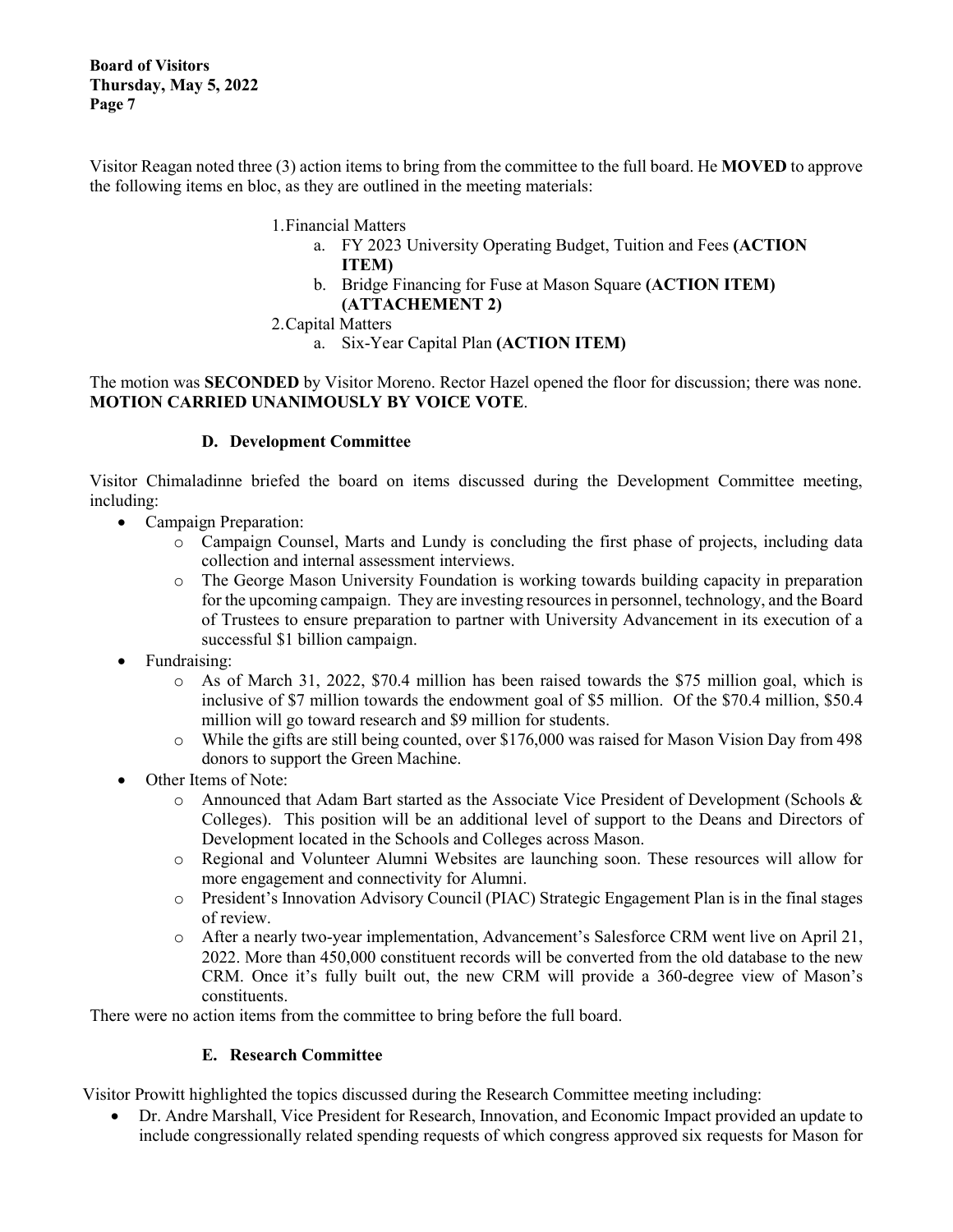FY2022 totaling over \$7 million. For FY2023 Mason submitted over 30 applications for internal consideration.

• The committee also received a presentation from Dr. Leah Nichols on the Institute for a Sustainable Earth (ISE).

There were no action items from the committee to bring before the full board.

#### **VII. Closed Session**

- A. Honorary Degrees and Special Awards (Code of VA: §2.2-3711.A.11)
- B. Personnel Matter (Code of VA: §2.2-3711.A.1)
- C. Consultation with Legal Counsel pertaining to actual or probable litigation (Code of VA: §2.2-3711.A.7)
- D. Consultation with Legal Counsel regarding specific legal matters requiring the provision of legal advice (Code of VA: §2.2-3711.A.8)

Vice Rector Blackman **MOVED** that the board go into closed session under the provisions of Section 2.2- 3711.A.11, for Honorary Degrees and Special Awards; Section 2.2-3711.A.1 for a Personnel Matter, to discuss President Washington's contract; Section 2.2-3711.A.7, for consultation with legal counsel pertaining to actual or probable litigation including briefings on:

Agrawal v. GMU Ganley and Surber v. GMU et al. Inko-Tariah v. GMU Kashdan v. GMU Kinuani v. GMU Morris v. GMU Morrison v. GMU Morrison v. GMU et al. Jeong v. Oswald Jeong v. GMU Jeong v. GMU

and Section 2.2-3711.A.8 for consultation with legal counsel regarding specific legal matters requiring the provision of legal advice concerning the aforementioned items. The motion was **SECONDED** by Secretary Bhuller. **MOTION CARRIED UNANIMOUSLY BY VOICE VOTE**

Following closed session, Vice Rector Blackman **MOVED** that the board go back into public session and further moved that by roll call vote the board affirm that only public business matters lawfully exempted from the open meeting requirements under the Freedom of Information Act were heard, discussed or considered in the closed meeting, and that only such business matters that were identified in the motion to go into a closed meeting were heard, discussed or considered in the closed meeting. Any member of the committee who believes that there was a departure from the requirements as stated, shall so state prior to taking the roll call, indicating the substance of the departure that, in his or her judgment, has taken place. **ALL PRESENT BOARD MEMBERS RESPONDED IN THE AFFIRMATIVE BY ROLL CALL.**

Rector Hazel stated there are two actions items to vote on coming out of closed session. Rector Hazel noted that there is an amendment to the second action item that is being worked on and called a five-minute recess for a vote to occur on both items after the recess.

Following the recess, Vice Rector Blackman **MOVED** that the board approve the awarding of Honorary degrees at a future date to the individuals discussed in closed session for that purpose. The motion was **SECONDED** by Secretary Bhuller. **MOTION CARRIED UNANIMOUSLY BY VOICE VOTE.**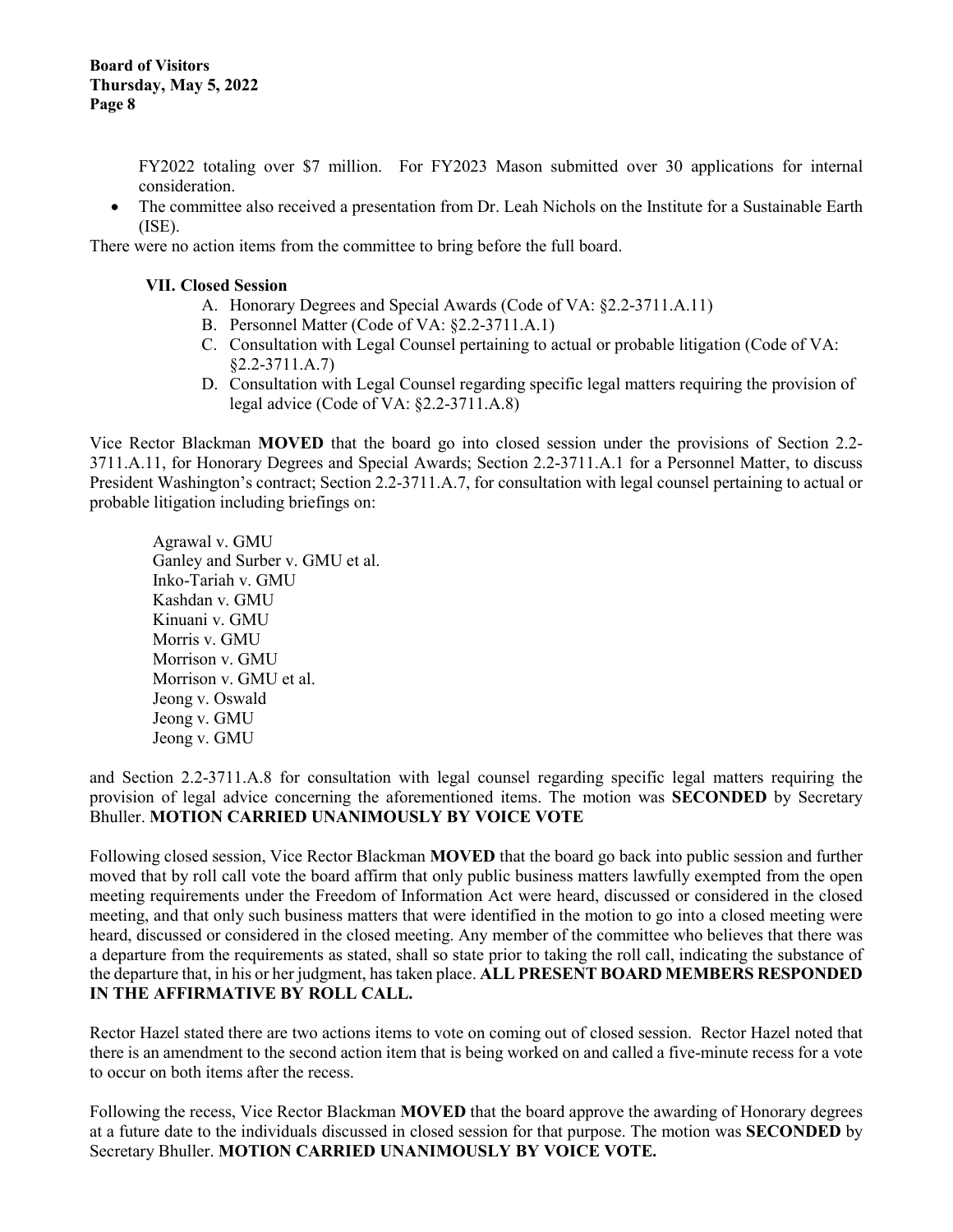**Board of Visitors Thursday, May 5, 2022 Page 9**

Vice Rector Blackman **MOVED** that the board approve the amended resolution to modify President Gregory Washington's employment agreement which extends his term with Mason for an additional two years with adjusted compensation numbers as outlined in the resolution and will also authorize the Rector to represent the University in negotiating a final amended contract **(ATTACHMENT 3)**. The motion was **SECONDED** by Secretary Bhuller. Rector Hazel opened the floor for discussion; there was none. A vote was not called.

# **VIII. Adjournment**

Rector Hazel called for any additional business to come before the board. Hearing none, he adjourned the meeting at 4:14 p.m.

Rector Hazel called the meeting back to order to reconsider the motion that was made regarding Dr. Washington's employment agreement. Rector Hazel and Visitor Moreno had a brief discussion. Upon Rector Hazel and Visitor Moreno completing their discussion, Visitor Marquez returned to the room. Rector Hazel stated that the resolution concerning Dr. Washington's employment agreement with George Mason University was previously motioned and seconded, to pass the resolution as presented to the board, he then called for a vote.

# **MOTION CARRIED UNANIMOUSLY BY VOICE VOTE.**

Rector Hazel readjourned the meeting at 4:19 p.m.

Prepared by:

Sarah Hanbury Secretary pro tem

Attachment 1: Resolution - Name of College of Health and Human Services to the College of Public Health (1 page) Attachment 2: Resolution - Financing for Fuse Building at Mason Square (2 pages) Attachment 3: Resolution - Amendment to Dr. George Washington's Employment Agreement (1 page)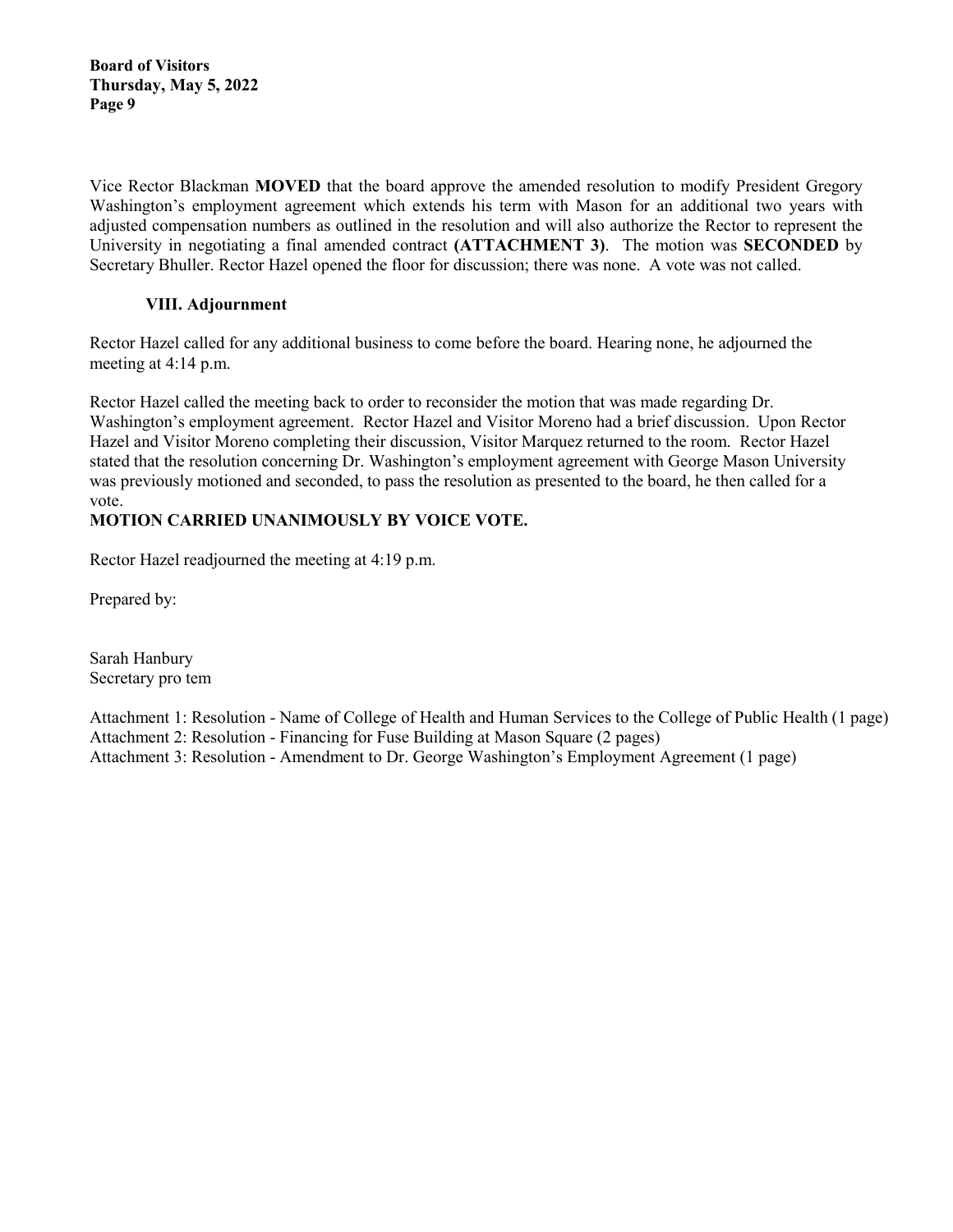## RESOLUTION OF THE BOARD OF VISITORS OF GEORGE MASON UNIVERSITY REGARDING CHANGING NAME OF COLLEGE OF HEALTH AND HUMAN SERVICES TO THE COLLEGE OF PUBLIC HEALTH

WHEREAS, in 2008 George Mason University identified public health as one of the "emerging spires of excellence" in the University's strategic plan; and

WHEREAS, George Mason University interdisciplinary academic public health programs in the College of Health and Human Services have grown to include bachelor's, master's and doctoral degree programs accredited by Council on Education for Public Health; and

WHEREAS, these accredited academic public health degree programs and the other academic programming in health administration and policy, health informatics, nursing, nutrition, and social work in the College of Health and Human Services are equally committed to Mason's mission of advancing public health through teaching, research, outreach, and clinical practice

BE IT THREFORE RESOLVED THAT the George Mason University's College of Health and Human Services be renamed the College of Public Health.

Adopted: May 5, 2022

Simmi Bhuller Secretary **Board of Visitors** George Mason University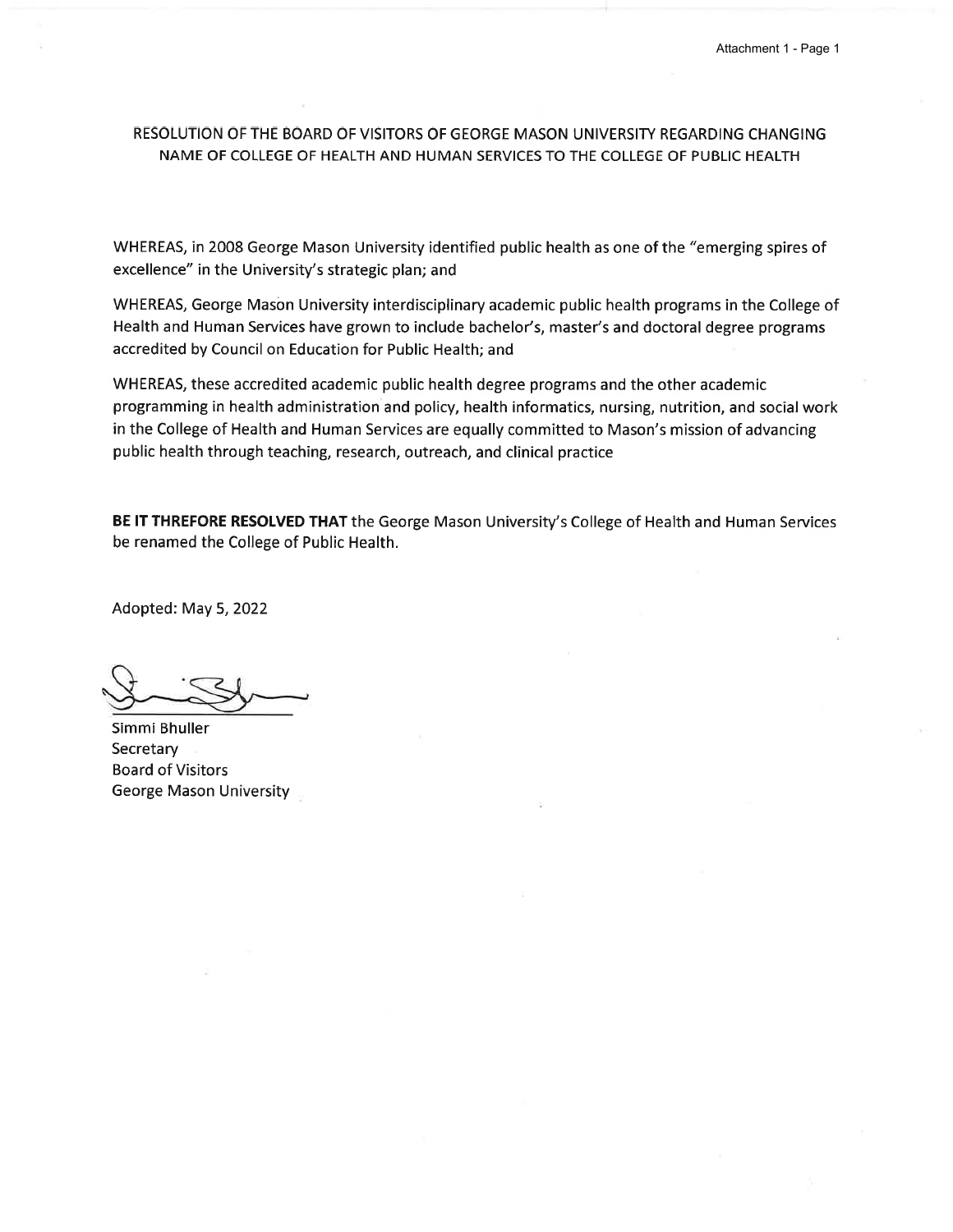#### **RESOLUTION OF THE BOARD OF VISITORS OF GEORGE MASON UNIVERSITY**

#### **Authorizing Financing for the Fuse Building at Mason Square**

WHEREAS, the Board of Visitors (the "Board") intends to finance and refinance a portion of the costs of the Fuse Building at Mason Square, which is part of the Arlington campus of George Mason University (the "University"), including costs associated with capitalized interest, financing costs, and related working capital (the "Project"), subject to the limitations and parameters set forth herein; and

WHEREAS, the Board has been presented plans to finance up to \$68,000,000 of costs of the Project through a competitive process whereby the University will obtain a loan or loans (each a "Loan") from one or more financial institutions (each a "Lender"); and

WHEREAS, the Loans will be secured by the University's general revenue pledge and not be in any way a debt of the Commonwealth of Virginia (the "Commonwealth") and shall not create or constitute any indebtedness or obligation of the Commonwealth, either legal, moral, or otherwise; and

WHEREAS, the Loans will be evidenced and secured by one or more credit agreements or similar agreements that set forth the terms and conditions of the applicable Loan (each a "Credit" Agreement") and a promissory note issued to or for the benefit of the applicable Lender (each a "Note")

# NOW, THEREFORE BE IT RESOLVED BY THE BOARD OF VISITORS OF **GEORGE MASON UNIVERSITY:**

RESOLVED, that the Board hereby implements the plan of finance described in the recitals hereto by authorizing the incurrence, from time to time, of one or more Loans for the financing or refinancing of the Project, and providing for the terms thereof, by entering into one or more Credit Agreements and one or more Notes, which shall provide the final terms of the applicable Loan and such other matters as may be necessary or desirable; and

RESOLVED FURTHER, that the President of the University or the Senior Vice President for Administration and Finance of the University is authorized to determine and approve the Lenders to provide the Loans and the final terms and conditions of each Loan, including, without limitation, their original principal amounts and series, their maturity dates and amounts, redemption provisions, prices and interest rates, tax status of interest, and whether principal of the applicable Loan can be borrowed, repaid, and reborrowed on a revolving credit basis; provided that (i) the maximum aggregate original principal amount of all Loans to be incurred hereunder shall not exceed \$68,000,000; (ii) any Loan bearing interest at a fixed rate shall have an interest rate not in excess of 5%, (iii) any Loan bearing interest at a variable rate shall have an initial interest rate not in excess of 10%; and (iv) no Loan shall have a final maturity date that is more than 20 years after its issuance date; and

RESOLVED FURTHER, the President of the University or the Senior Vice President for Administration and Finance of the University is authorized to negotiate, execute and deliver the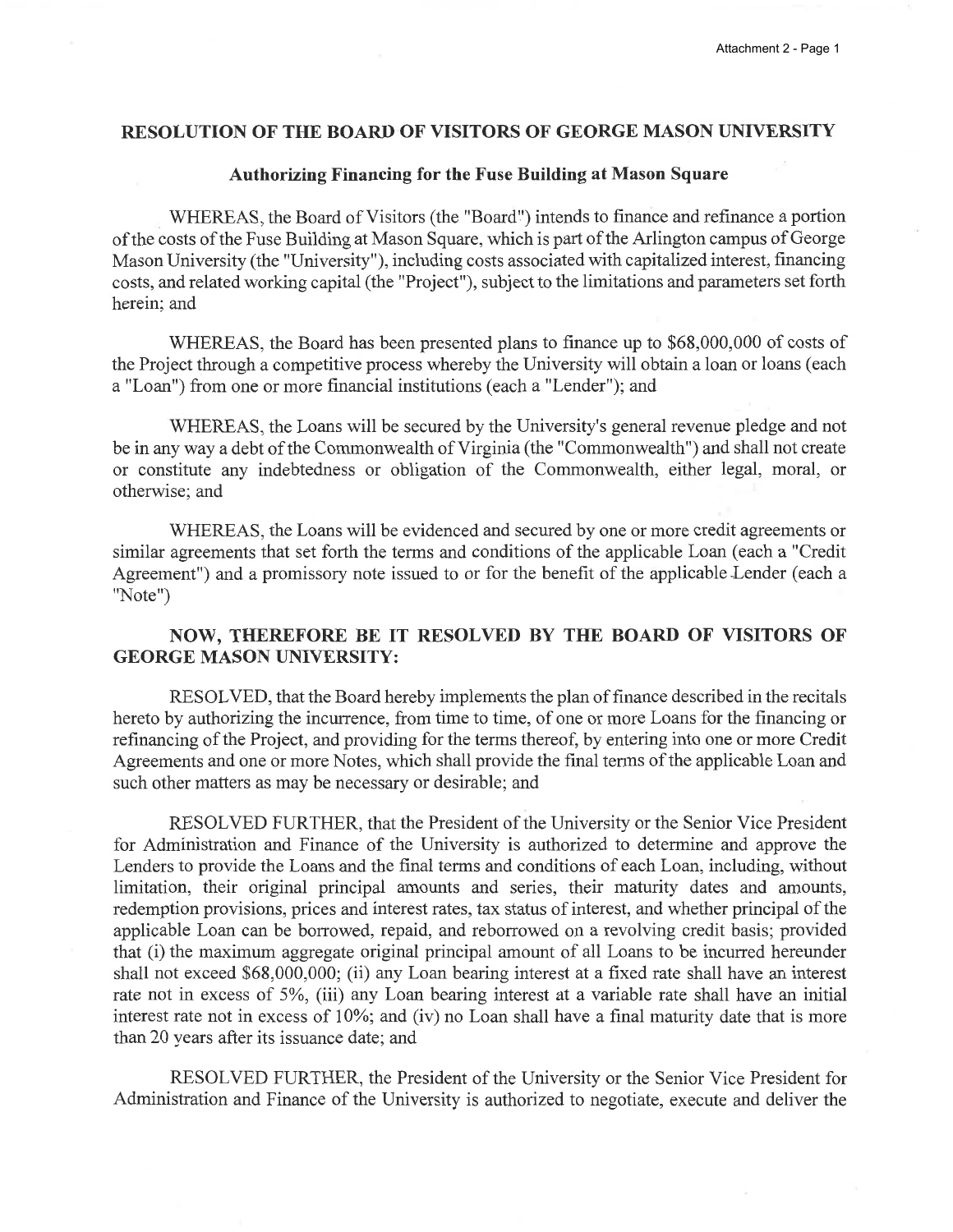documents related to the Loans, and the final approval of the terms and conditions of each Loan and the Lenders to provide the Loans shall be evidenced by the execution and delivery of the Credit Agreements; and

RESOLVED FURTHER, that all officers of the University are authorized and directed to take all such further actions, and to execute all such instruments, agreements, documents, and certificates as they shall deem necessary or desirable to carry out the terms of the plan of finance presented to this meeting; and

RESOLVED FURTHER that all acts of all officers of the University which are in conformity with the purposes and intent of this Resolution and in carrying out the plan of finance presented to this meeting are ratified, approved and affirmed; and

RESOLVED FURTHER that this Resolution shall take effect immediately upon its adoption.

Adopted:  $M\alpha$ <sup>5</sup>, 2022

Secretary **Board of Visitors** George Mason University